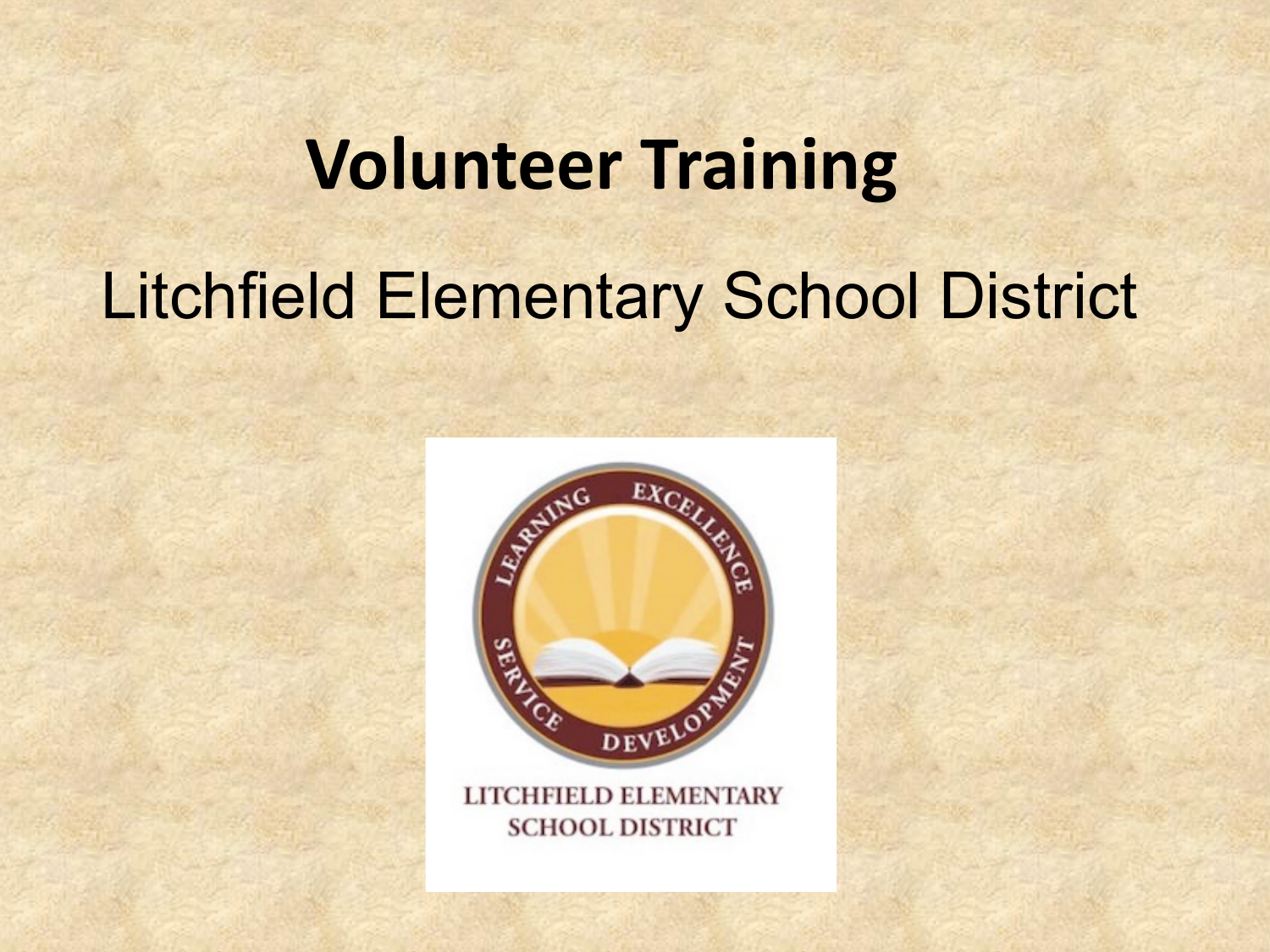

### **Sign-In Procedures**

Volunteers must sign-in and sign-out in the school office at the beginning and end of every shift.

Please bring your photo identification with you every time.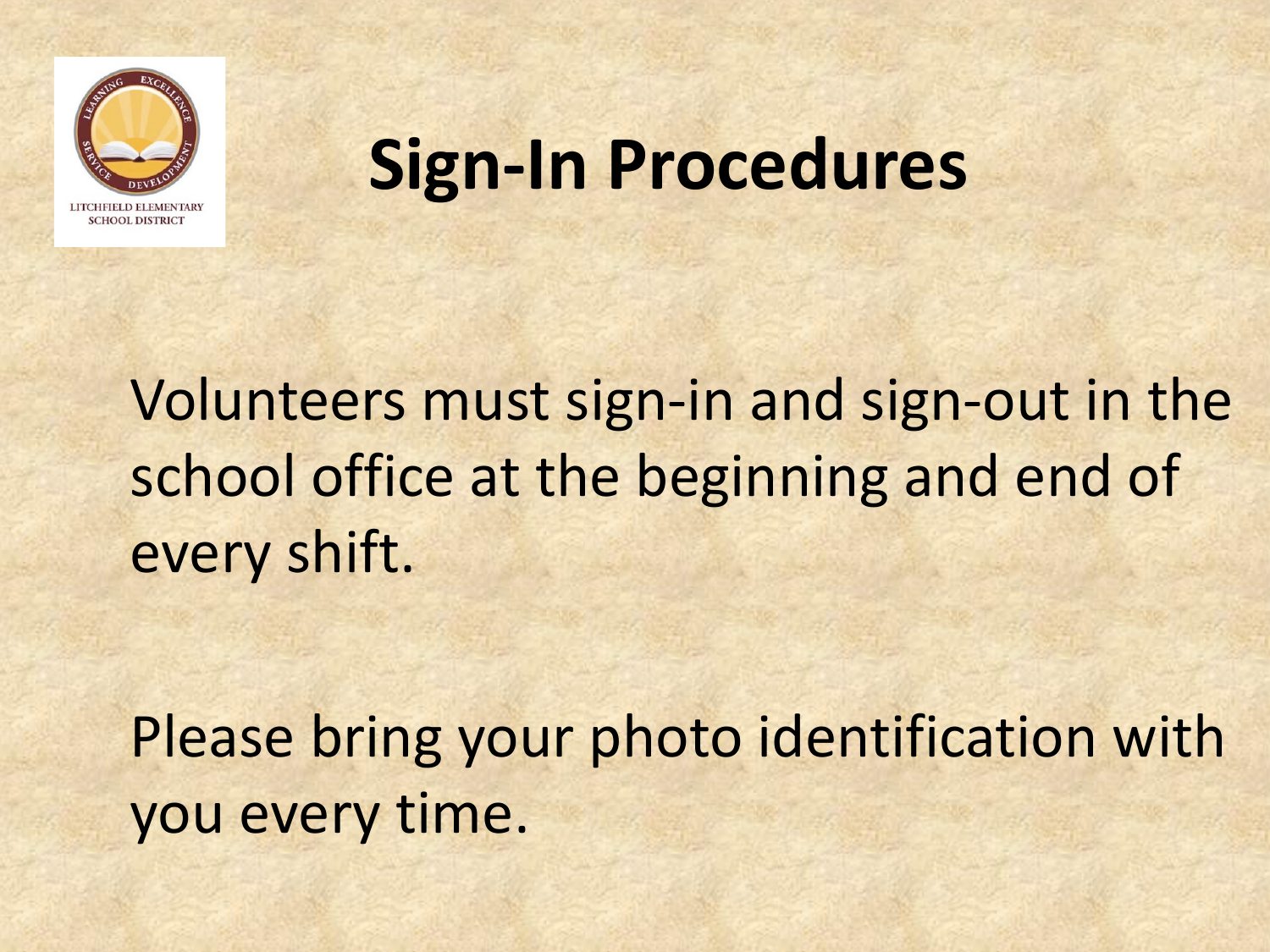

### **Cell Phones**

The use of cell phones at school and on field trips is highly discouraged.

Please give our students your full attention.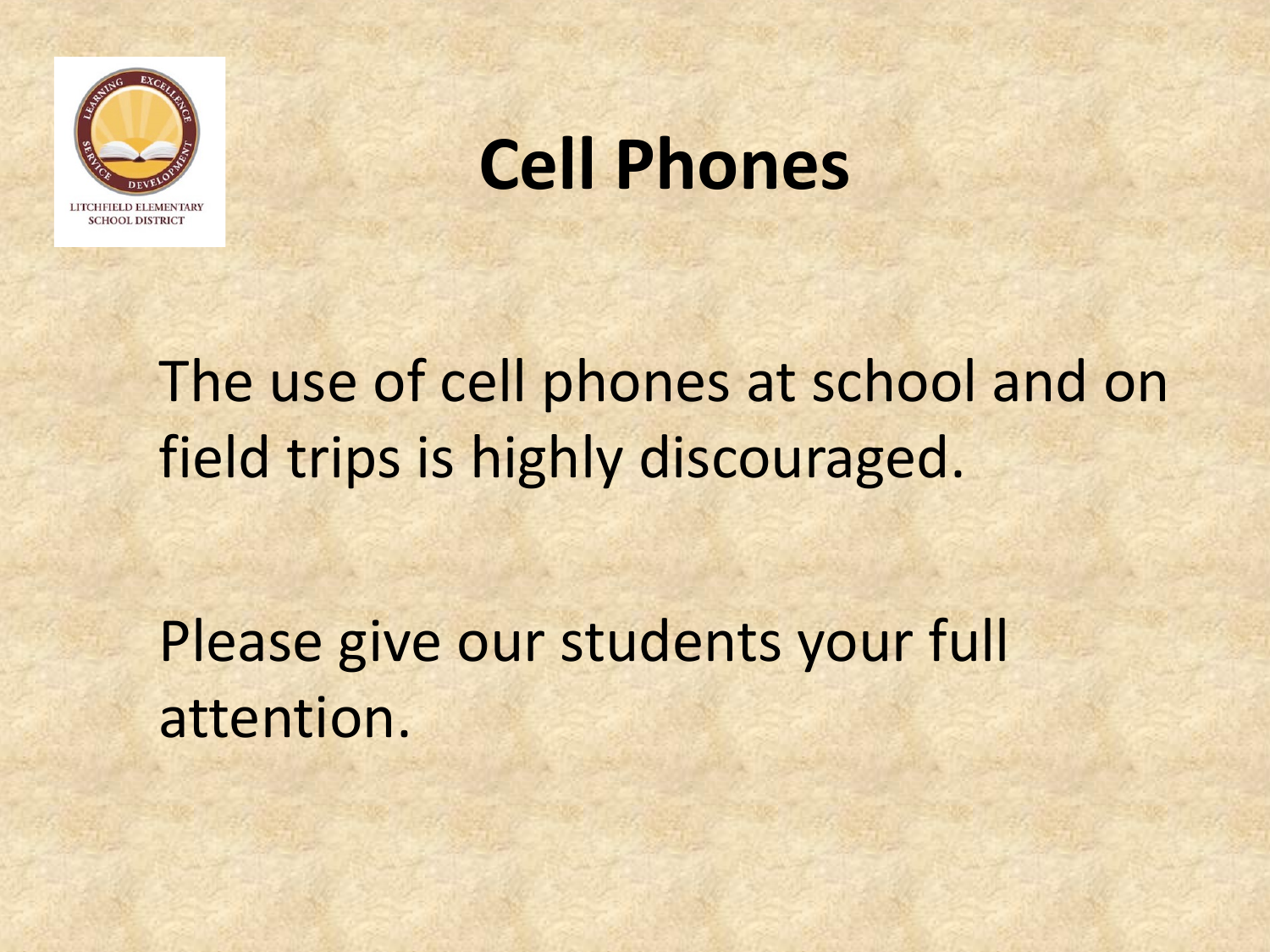

#### **Restrooms**

# Please use the staff restrooms.

#### Do not use the students' restrooms.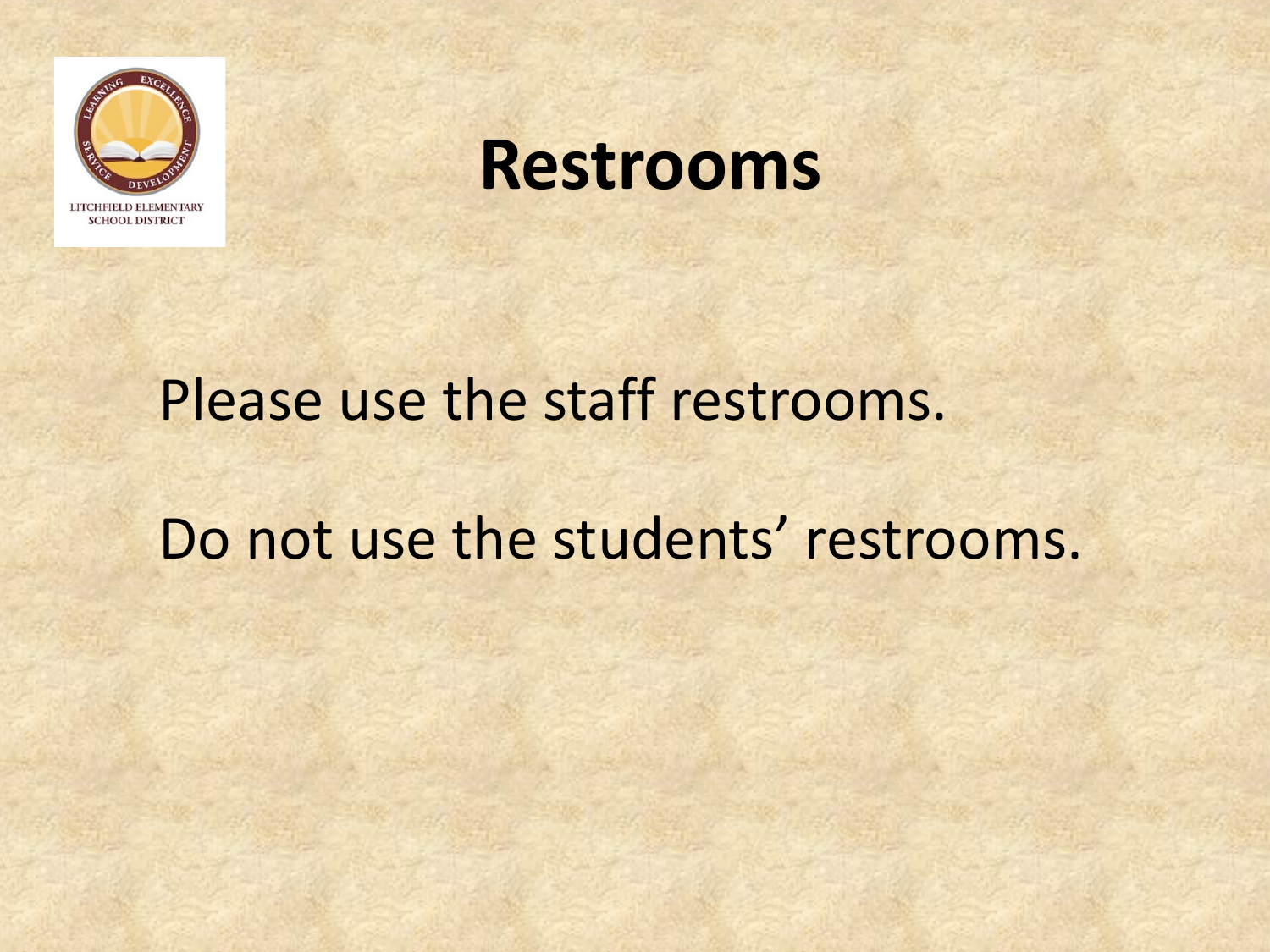

### **Volunteer Guidelines**

Volunteers must be at least 21 years old. Younger siblings are not allowed on campus or field trips.

Do not bring tobacco, drugs, or alcohol to school.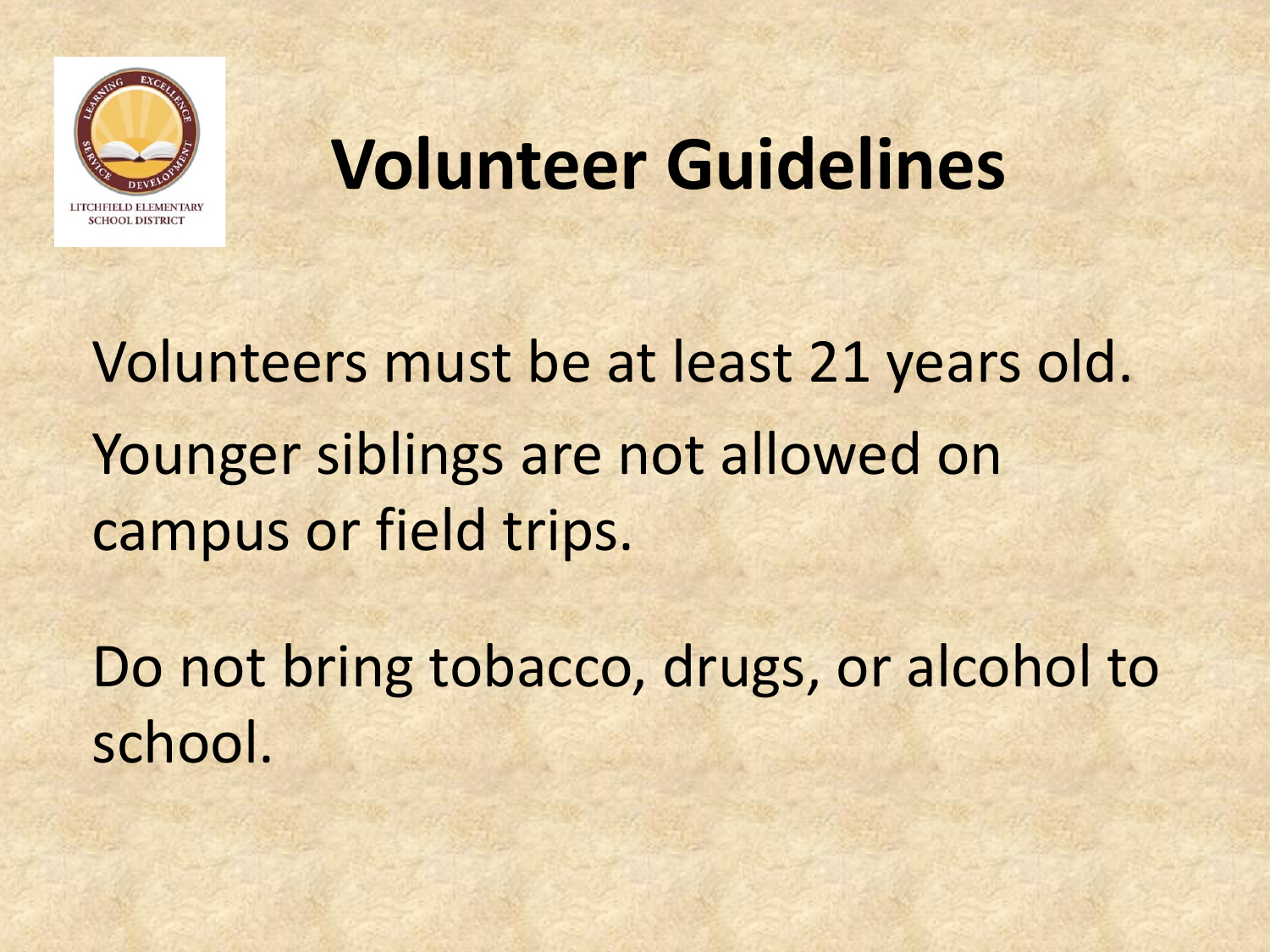

### **Field Trips**

### Please review the Field Trip Guidelines in our Volunteer Application Packet before every field trip.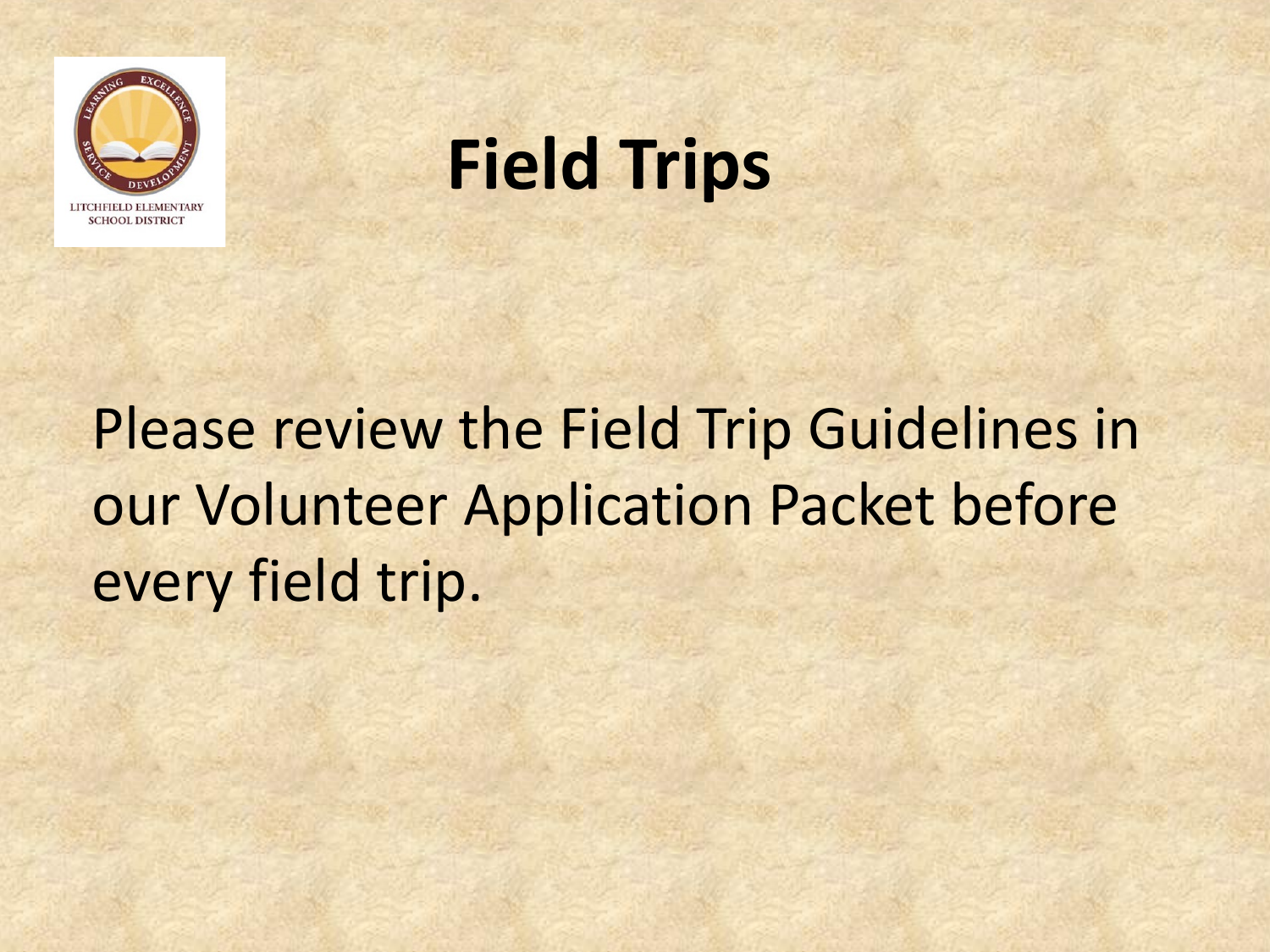

### **Field Trips**

-Make sure you have the teacher's emergency phone number.

- -No smoking.
- -No cell phones.

-No gift shops or concession stands.

-No photos of kids on social media.

-Students may not be checked out early.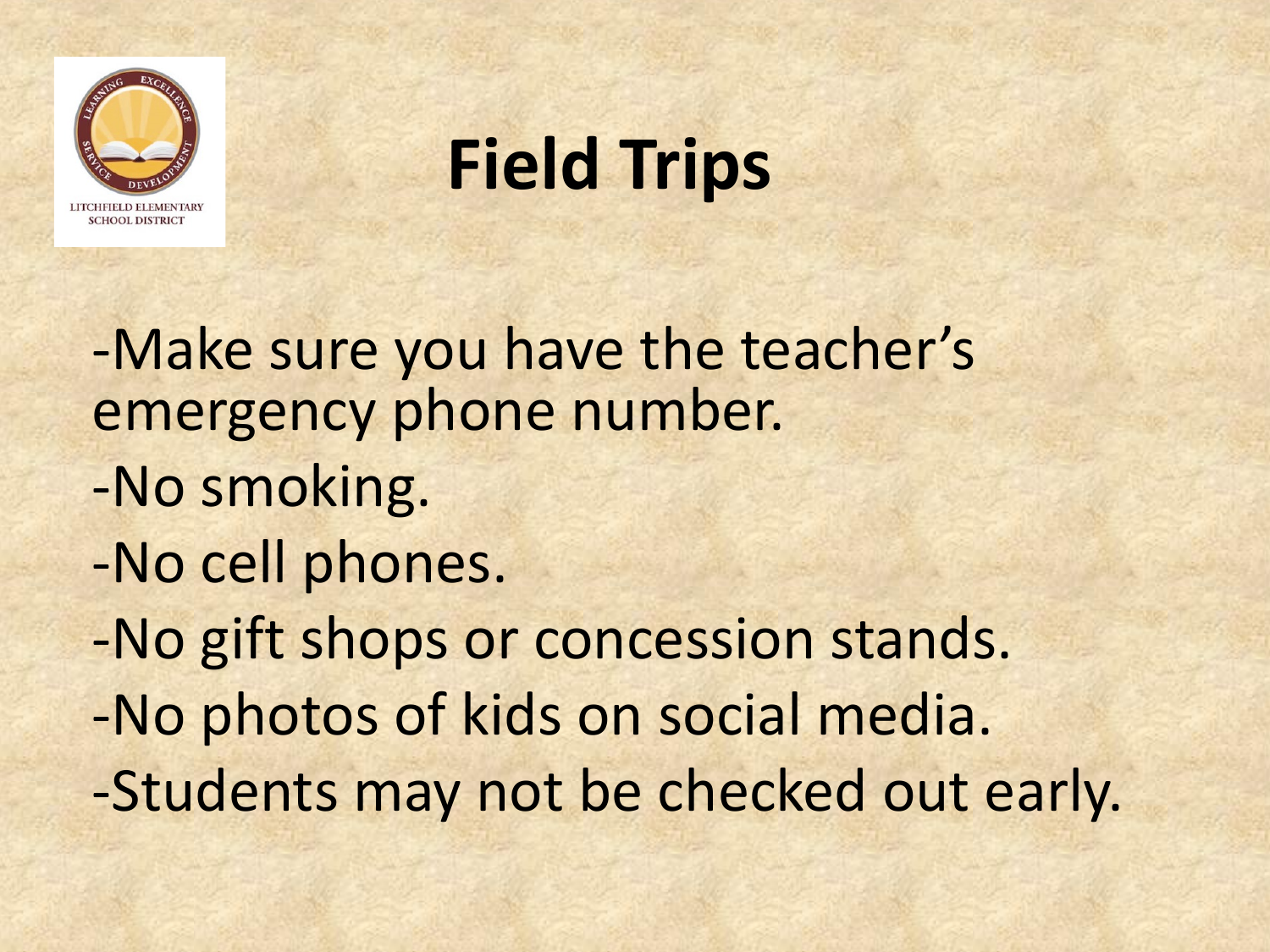

### **Field Trips**

Keep your group together at all times.

Monitor the students as they enter/exit the restrooms in pairs or teams.

Students must wait for friends who are using the restroom. They may not wander off alone or separate from the group.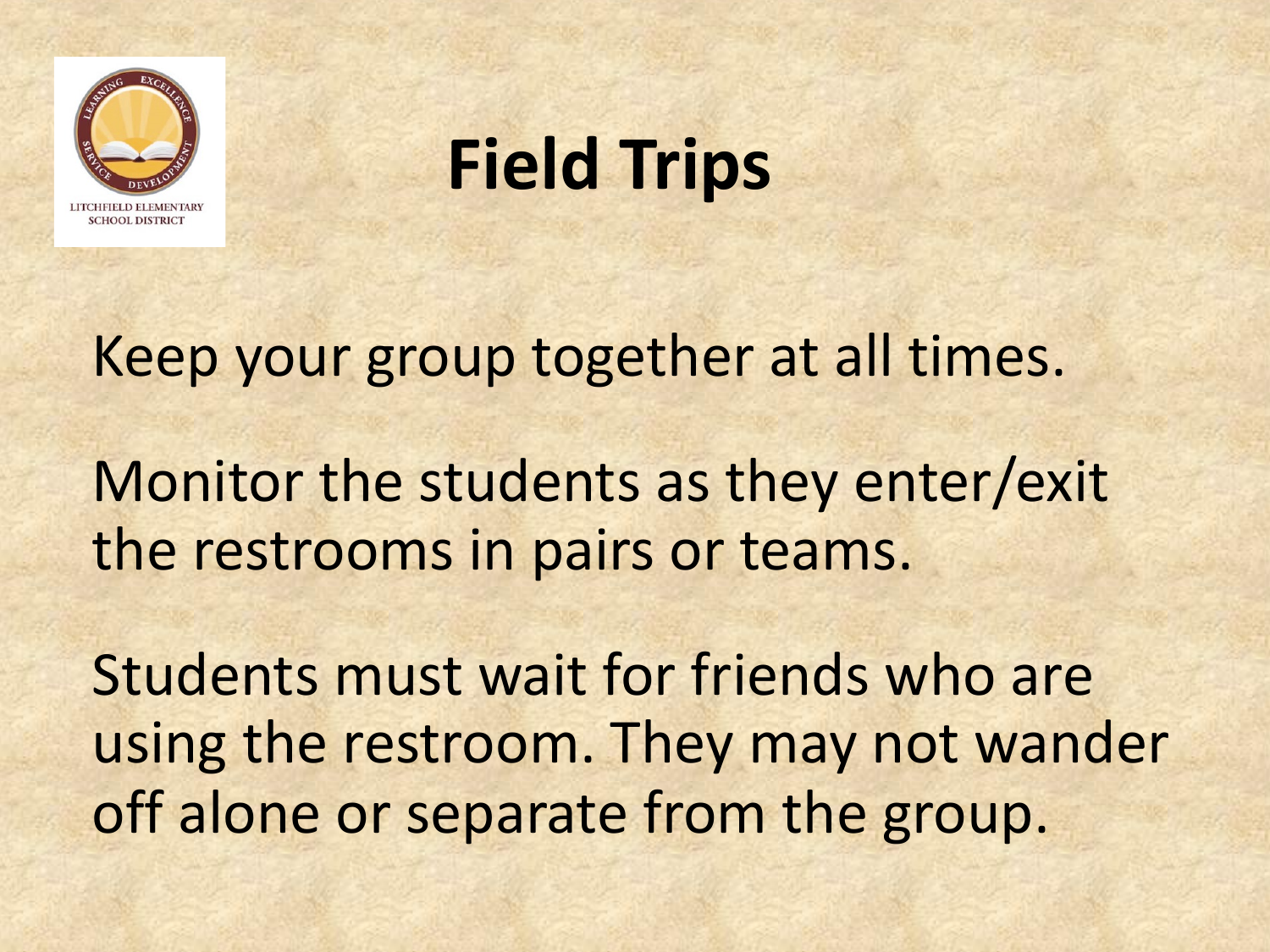

### **Confidentiality**

Never discuss specific students, staff, or school issues outside of your volunteer role.

Volunteers, like teachers and staff, are bound by a code of ethics to keep confidential matters within the school.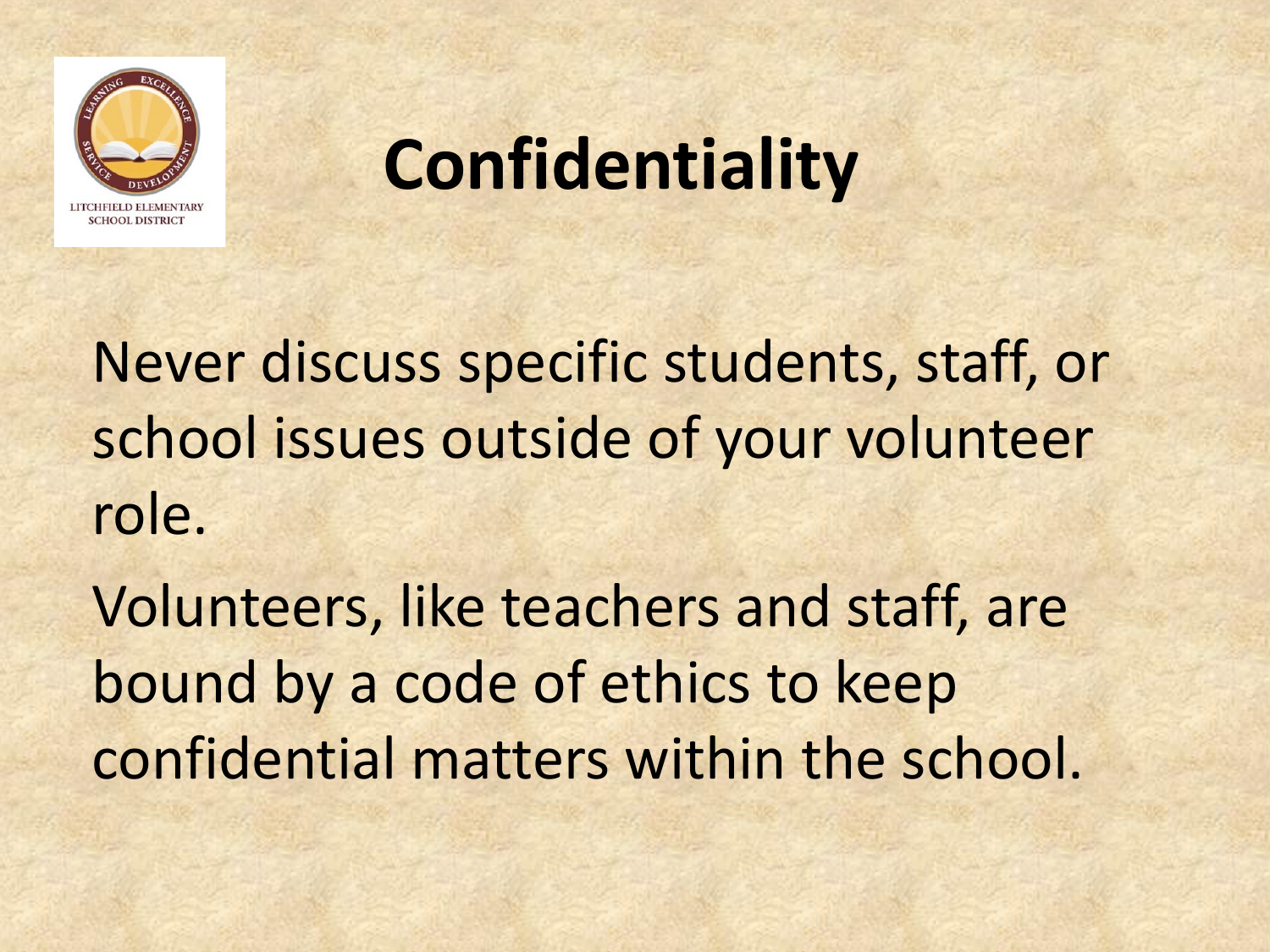

### **Discipline**

Volunteers may not discipline students. Alert the teacher to any discipline problems that you observe.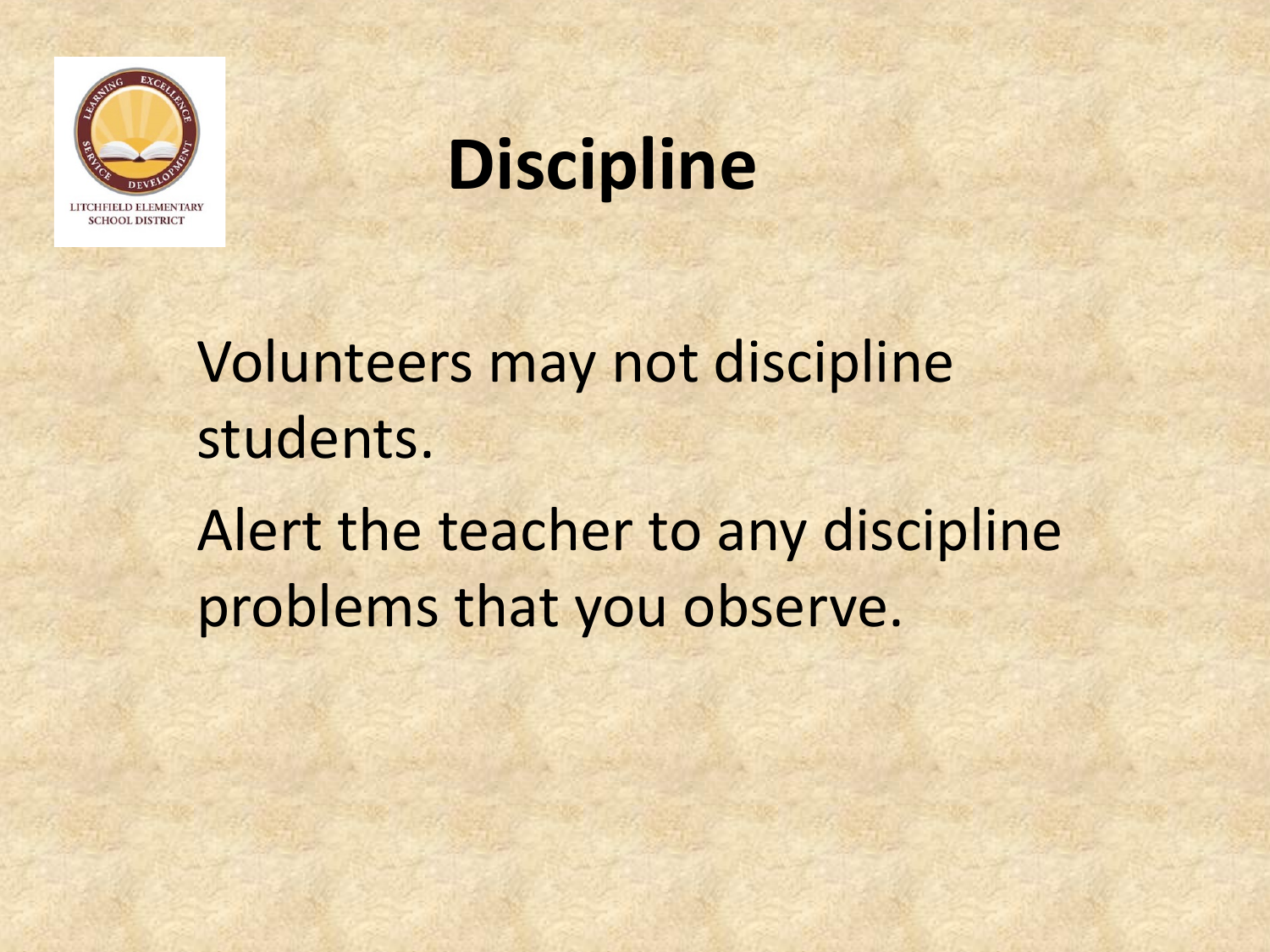

### **If a student tells you something that concerns you . . .**

### Tell the teacher, nurse, or principal. Do not ask more questions. Do not share what you heard with others.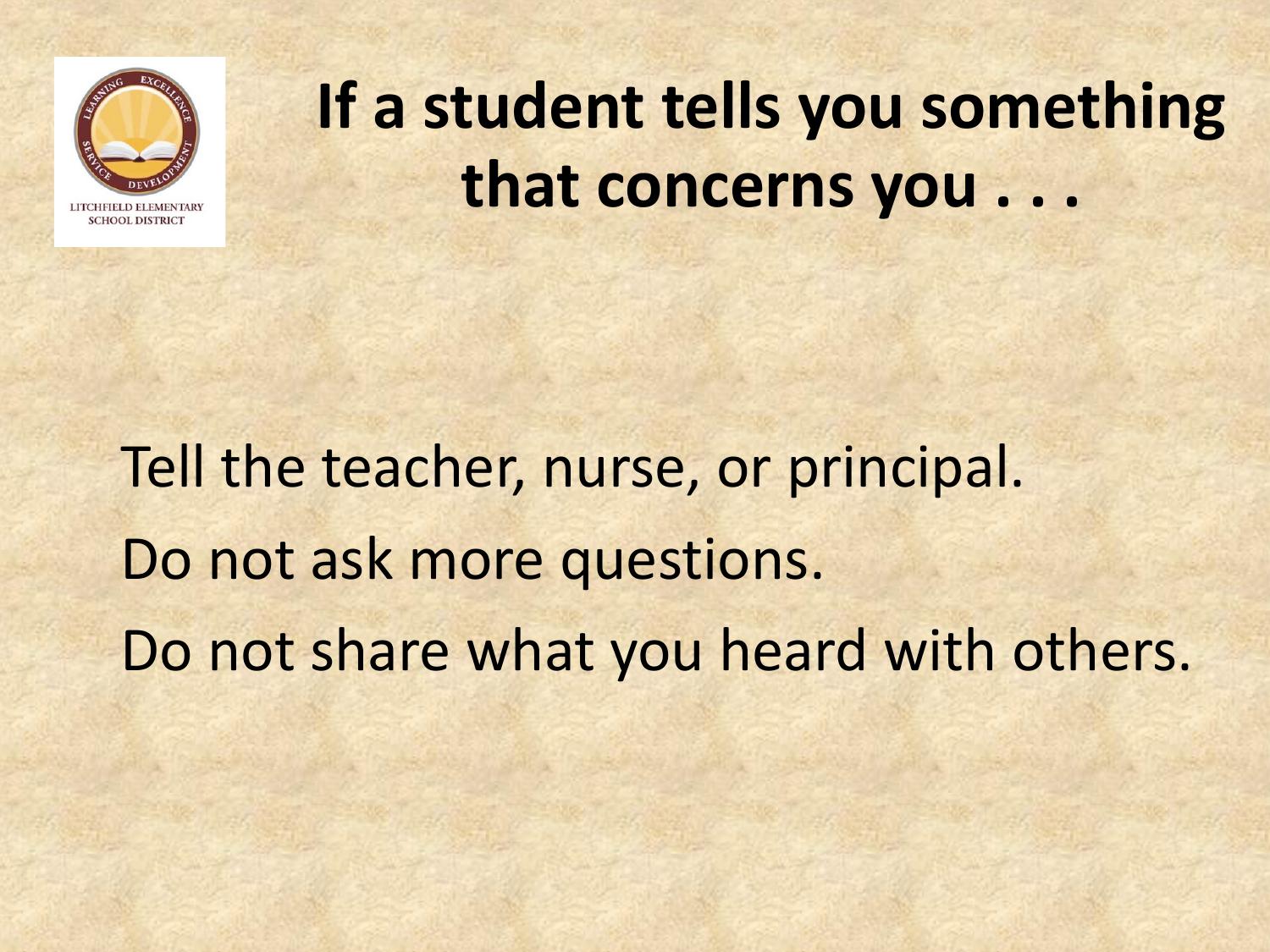

#### **Drills and Emergencies**

#### Follow staff directions.

Notify the nearest staff member if you get separated from your evacuation group. (Do not try to reunify with your original group.)

Lock-down in the classroom nearest you (which may not be your homeroom).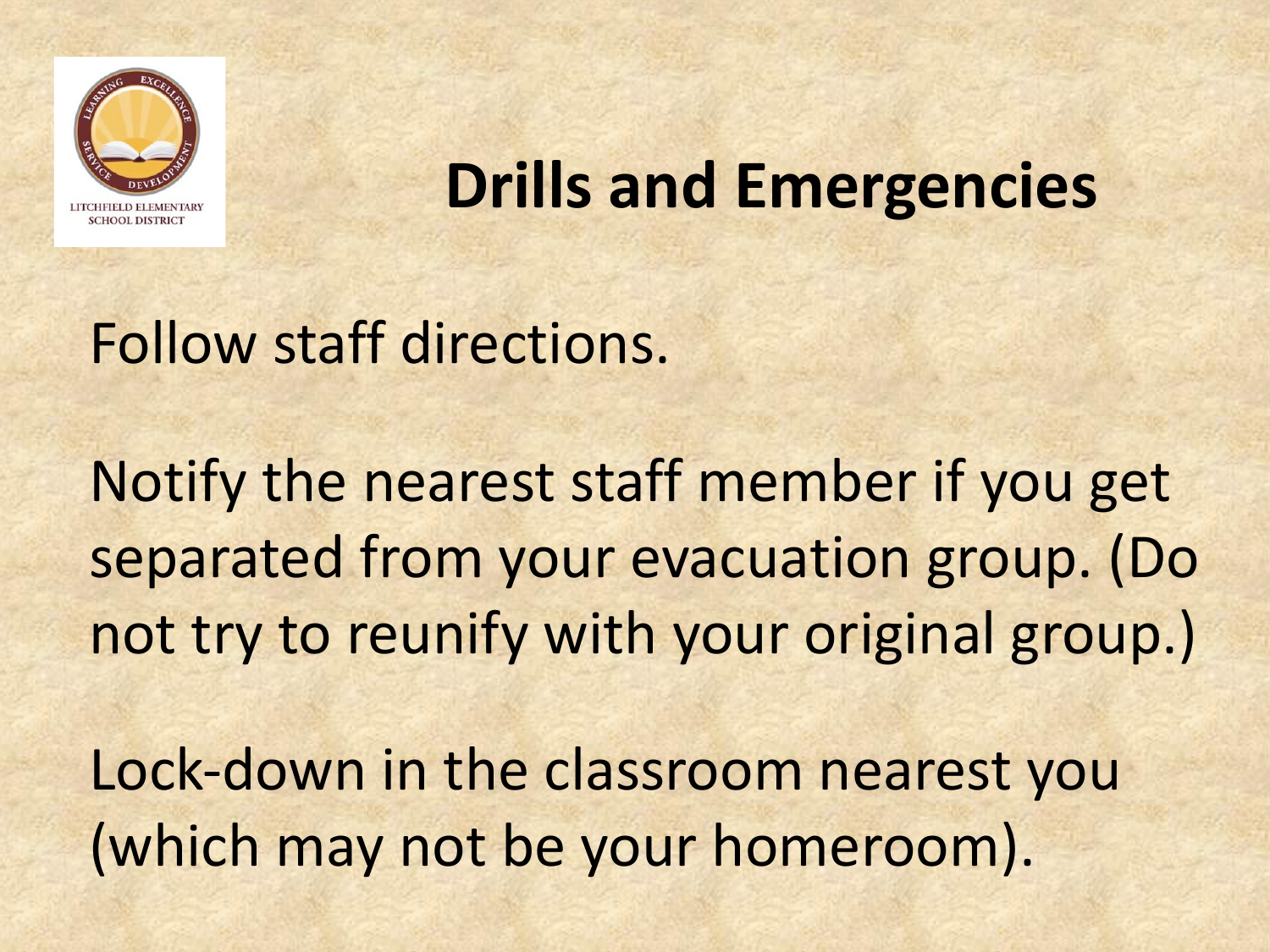

#### **Drills and Emergencies**

#### Do not leave campus. We must account for everyone.

Do not re-enter the building without permission.

Help the students remain quiet and calm.

Please be patient.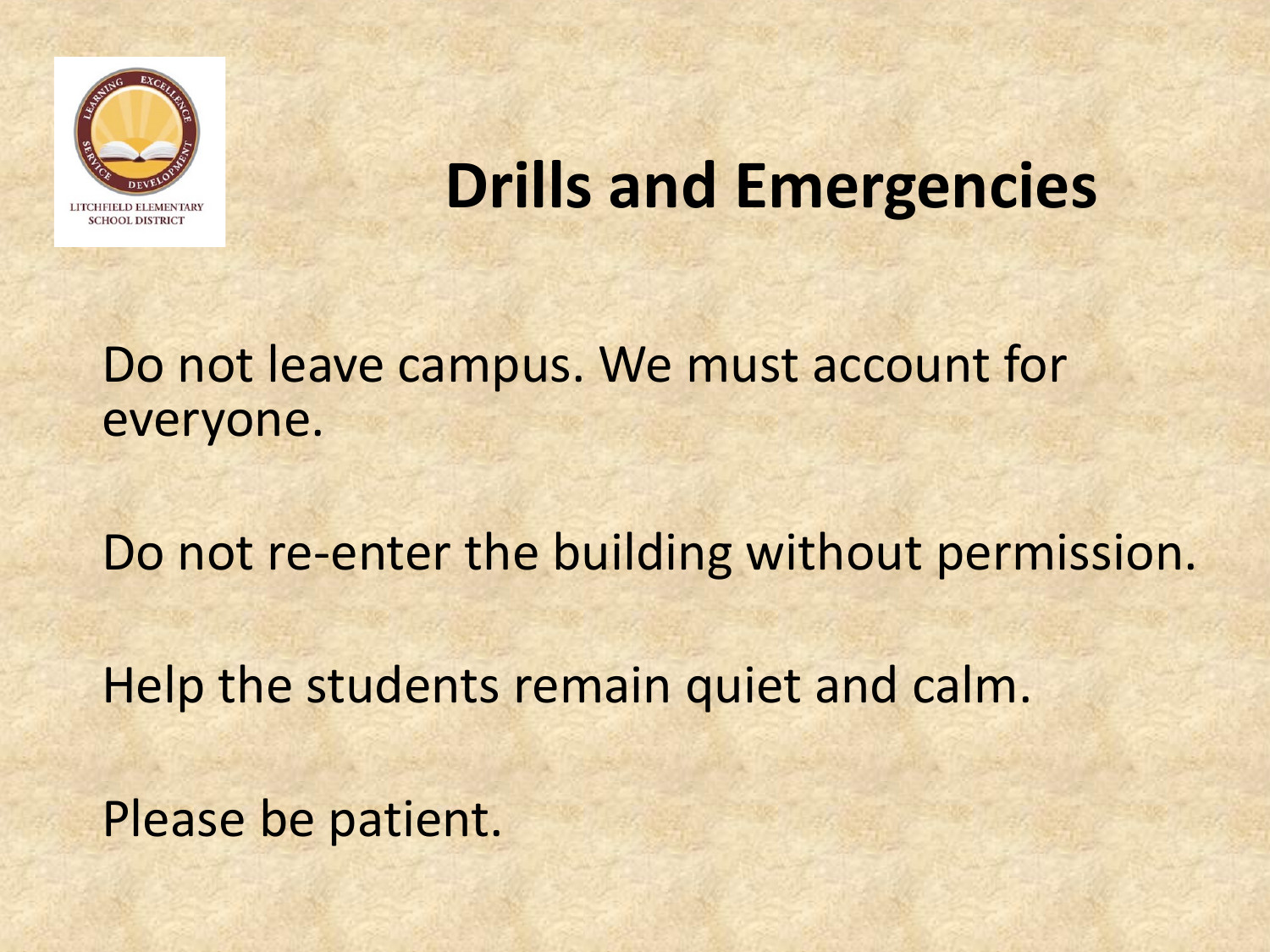

#### **Volunteer Expectations**

Volunteers are expected to follow all volunteer guidelines and district policies and procedures.

Volunteers may lose the opportunity to serve if these guidelines are violated.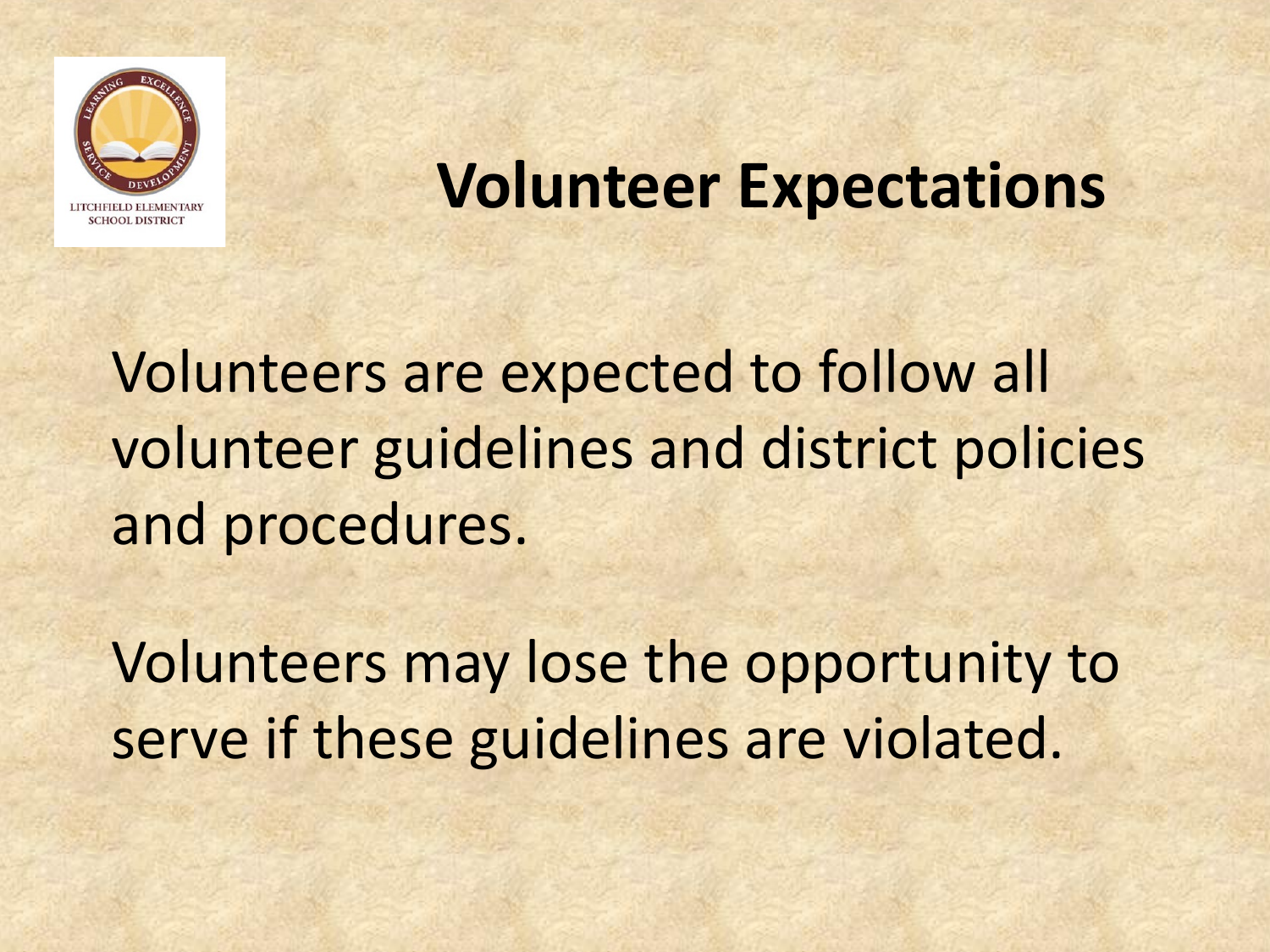

#### **Next Steps**

Read the Volunteer Guidelines on our website.

Submit your completed Volunteer Application Packet to your school office (parents and community volunteers) or District Office (community volunteers).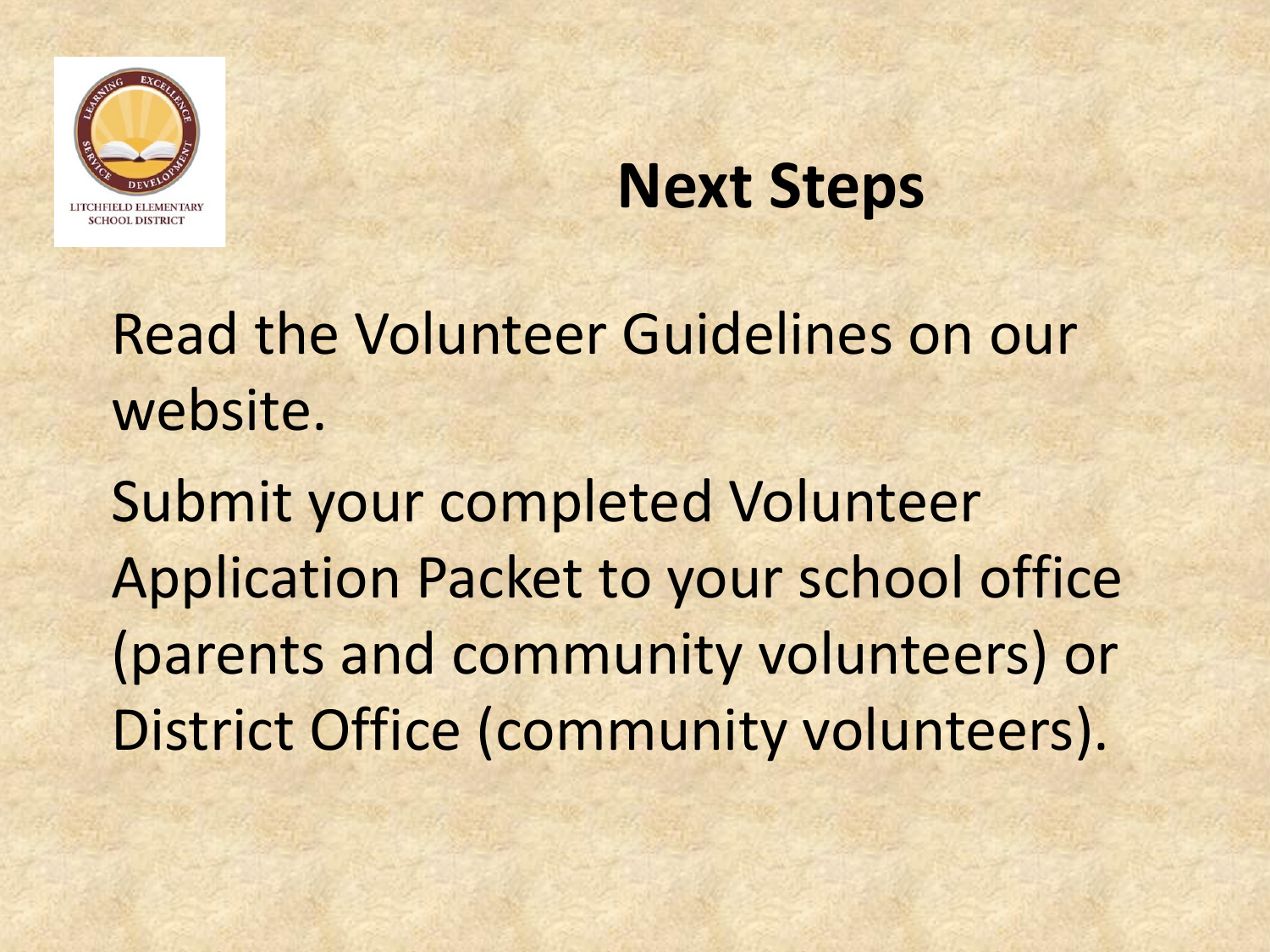

#### **Next Steps**

Volunteers at Dreaming Summit Elementary School must participate in an on-site training. Please contact the school office to schedule.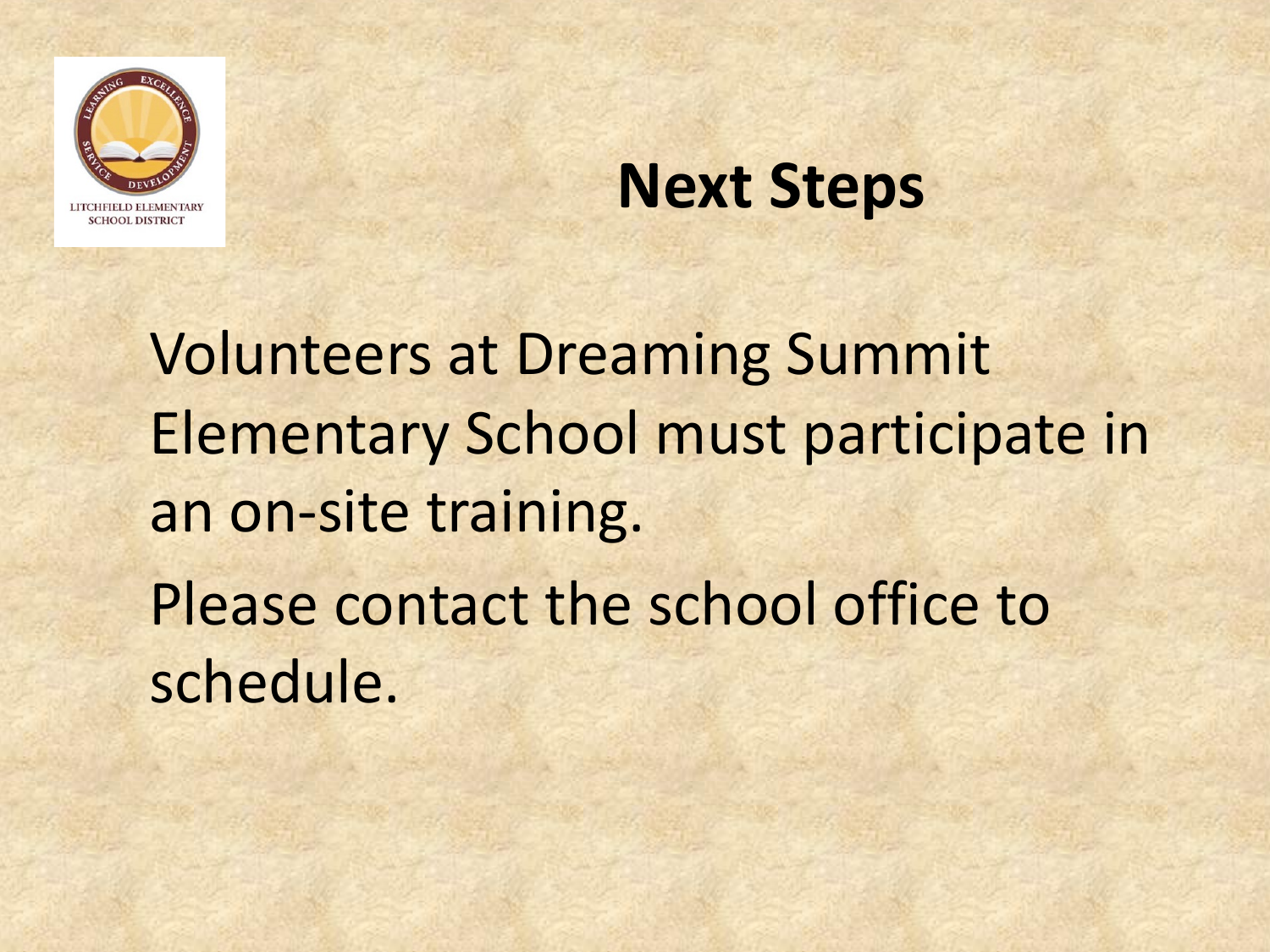

#### **Thank You!**

Volunteers are a crucial component of our excellence in education. We deeply appreciate your engagement and support!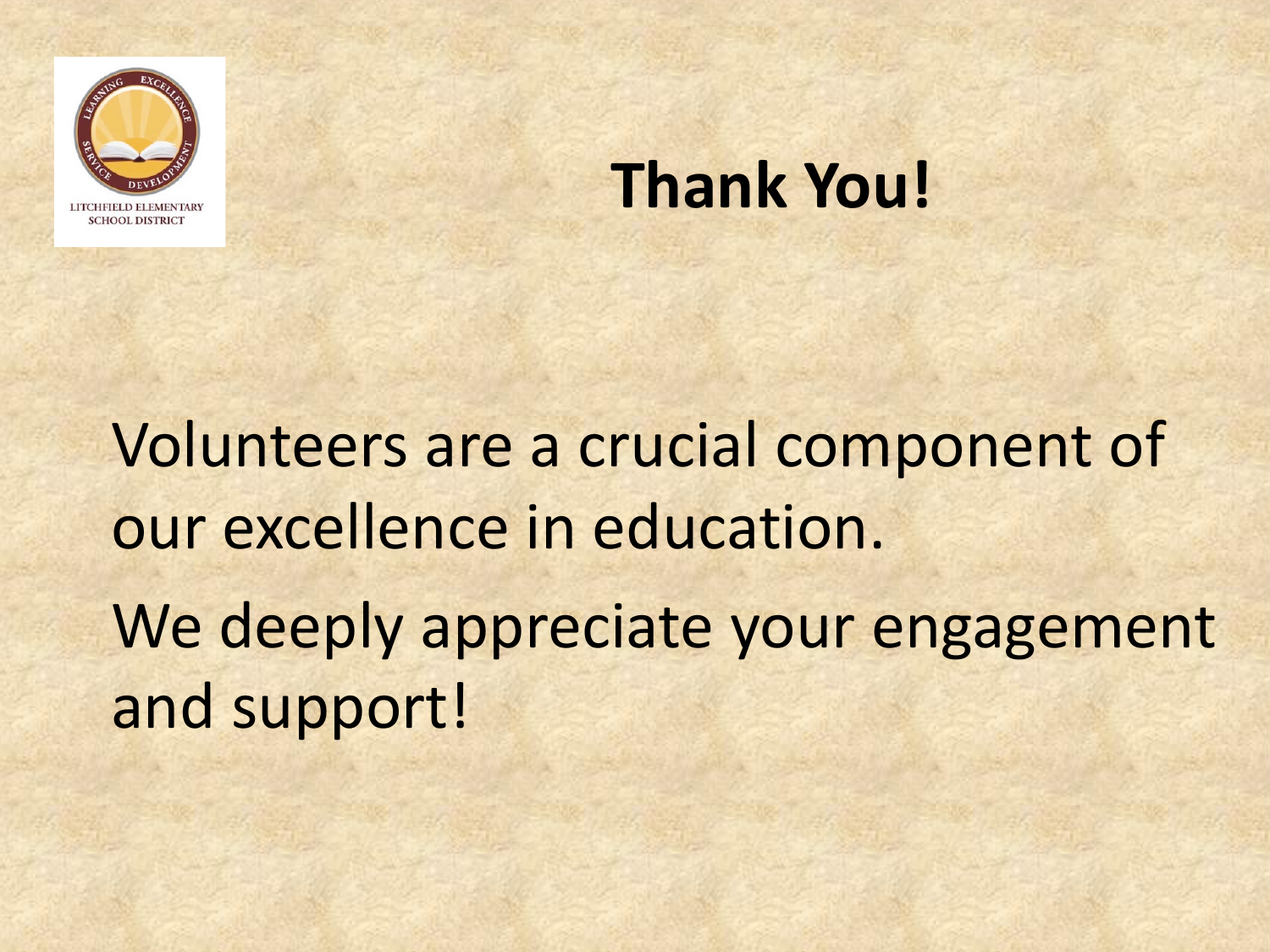

#### **Learn More**

Contact your school's parent organization (PTA/PTO) to stay informed about upcoming events and fun ways to support our students.

Visit our web site to learn about school tax credits, a dollar-for-dollar opportunity to direct your tax dollars to the school of your choice.

**www.lesd79.org**